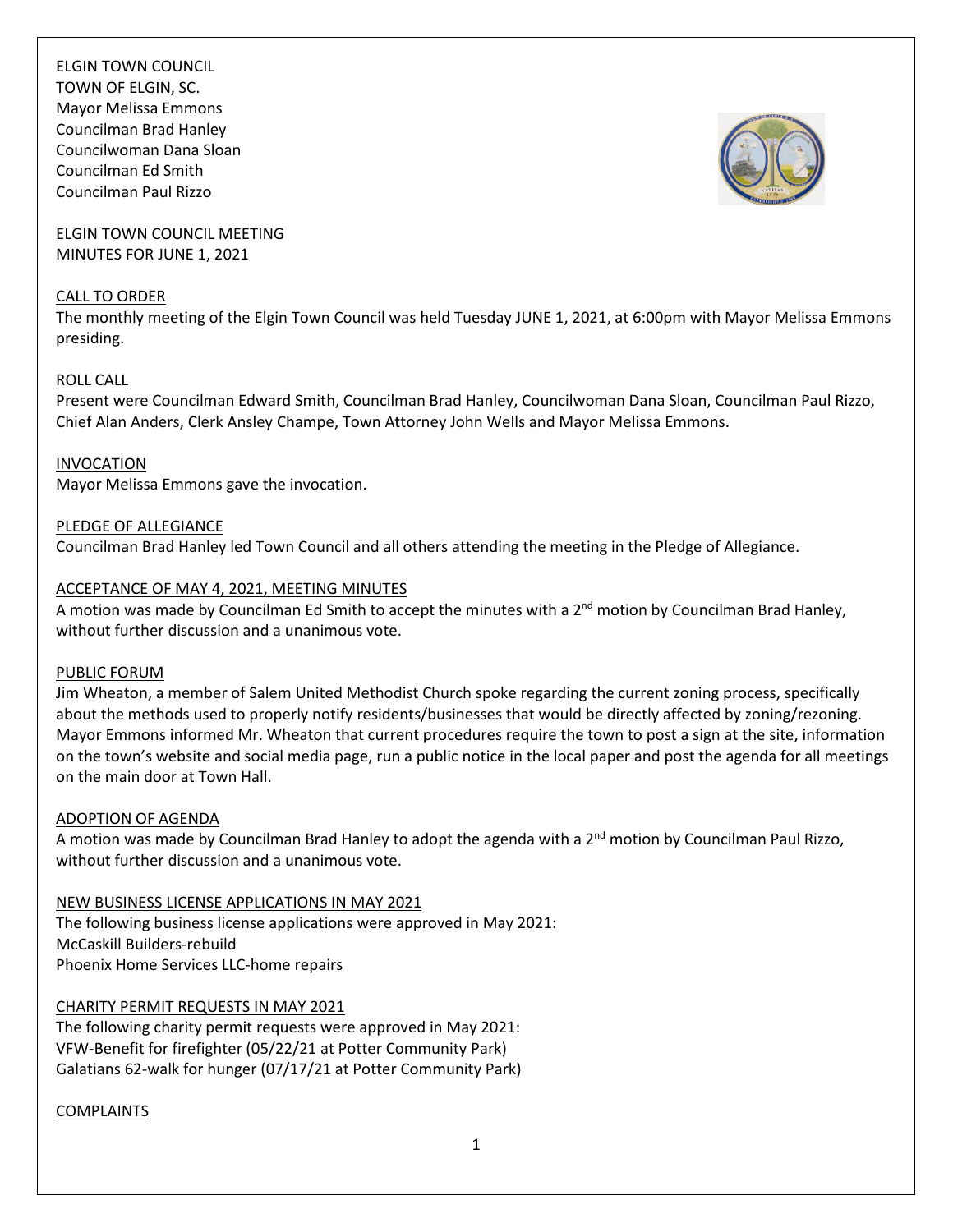No complaints were received for May 2021.

# PUBLIC HEARING

No one signed up to speak during the Public Hearing for Ordinance 241, which is for the 2021/2022 Fiscal Year Budget

# OLD BUSINESS

A motion was made by Councilman Brad Hanley to accept the Second Reading of Ordinance 241-2021/2022 Fiscal Budget with a 2<sup>nd</sup> motion by Councilwomen Dana Sloan. During the discussion, a request was made by Councilman Brad Hanley with a 2<sup>nd</sup> motion by Councilwoman Dana Sloan to allocate \$200,000.00 for improvements at Potter Community Park, without further discussion and a unanimous vote.

# NEW BUSINESS

A motion was made by Councilman Brad Hanley to approve the first reading of a request to annex 1282 Sessions Road a with a 2<sup>nd</sup> motion by Councilman Ed Smith, without further discussion and a unanimous vote.

A motion was made by Councilman Brad Hanley to approve the First Reading of Ordinance 238-an ordinance to provide for Election Dates and Times for November 2, 2021, with a 2<sup>nd</sup> motion by Dana Sloan, without further discussion and a unanimous vote.

Chief Anders Updates-Chief Anders informed Council that his department will start processing fingerprints again on June 1, 2021, on Tuesdays and Fridays at 9:00 and 3:00 with no appointment necessary. He also stated that his department is aware of the problem that is occurring at several businesses with buzzards, and he has been in contact with SCDNR and USDA to contract the service to address this issue.

# COUNCIL BRIEFING

Councilman Ed Smith- had no report.

Councilman Brad Hanley- stated that he agreed with amending our current zoning procedures to include notifying the addresses located next to the parcel when a zoning/rezoning application is received.

Councilwoman Dana Sloan- had no report.

Councilman Paul Rizzo- had no report but stated that he was happy to see members of the public in attendance at the meeting.

Mayor Emmons- thanked members of Council for their hard work on the budget, reported that (11) individuals received the COVID Vaccination at the Clinic sponsored by MUSC at Blaney Baptist Church and expressed appreciation to Rep. Jermaine Johnson for organizing the event for our community. Mayor Emmons also thanked Josh and Amber Love for the new blessing box that they installed at Town Hall and informed Council that she would like to dedicate this box later in memory of our former citizen of the year, Pat Bero.

Town Attorney John Wells- had no report.

# Executive Session

No Executive Session was held.

Approved: \_\_\_\_\_\_\_\_\_\_\_\_\_\_\_\_\_\_\_\_\_\_\_\_\_Minutes submitted on 06/09/21 by Ansley Champe.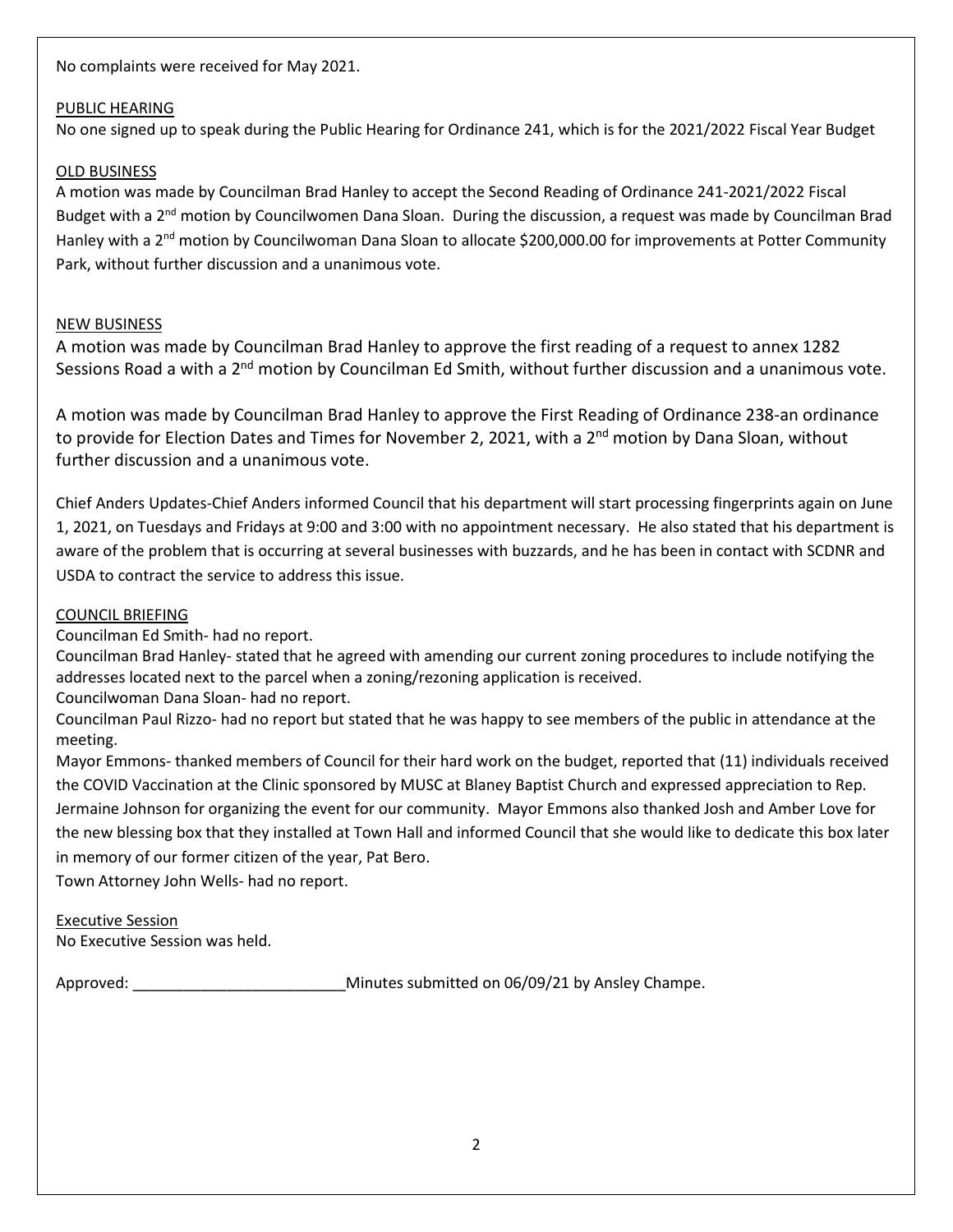

ELGIN TOWN COUNCIL MEETING MINUTES FOR JULY 6, 2021

#### CALL TO ORDER

The monthly meeting of the Elgin Town Council was held Tuesday, July 6, 2021, at 6:00pm with Mayor Melissa Emmons presiding.

### ROLL CALL

All members of Council were present except for Councilman Hanley and Councilwoman Sloan. Councilman Rizzo participated via ZOOM. Also, present were Chief Alan Anders, Clerk Ansley Champe, Town Attorney, John Wells.

# INVOCATION

Mayor Melissa Emmons gave the invocation.

PLEDGE OF ALLEGIANCE Mayor Emmons led Town Council and all others attending the meeting in the Pledge of Allegiance.

# ACCEPTANCE OF JUNE 1, 2021, MEETING MINUTES

A motion was made by Councilman Paul Rizzo to accept the minutes with a 2<sup>nd</sup> motion by Councilman Ed Smith, without further discussion and a unanimous vote.

### PUBLIC FORUM

### ADOPTION OF AGENDA

A motion was made by Councilman Ed Smith to adopt the agenda with a 2<sup>nd</sup> motion by Councilman Paul Rizzo without further discussion and a unanimous vote.

### COMPLAINTS

### PUBLIC HEARING

### OLD BUSINESS

A motion was made by Councilman Paul Rizzo to approve the Accounting Services for Payroll Bid with a 2<sup>nd</sup> motion by Councilman Ed Smith without further discussion and a unanimous vote.

### NEW BUSINESS

Chief Anders Updates- informed Council of the recent random Safety Point Checks and traffic issues that included (9) Failure to Stop for Blue Lights since January of this year, with (4) occurring in the past week. He also discussed the monthly Incident Reports and stated that they are much higher than this time last year. He advised Council of the recent resignation of one of our Crossing Guards and stated that he is accepting applications for the position.

### COUNCIL BRIEFING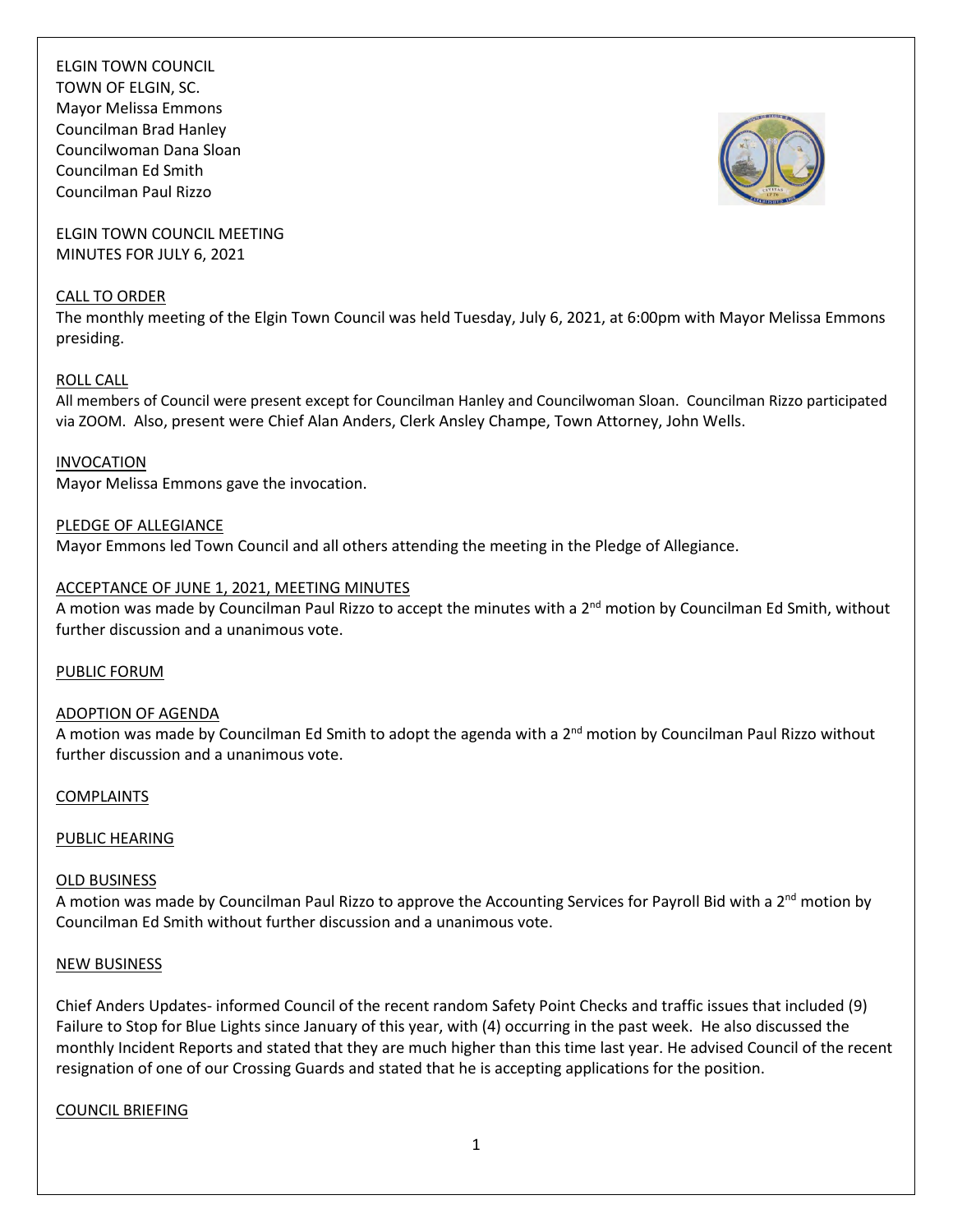Councilman Ed Smith- had no report.

Councilman Paul Rizzo- had no report.

Mayor Emmons- reminded Council of the Special Business Meeting that is scheduled for Tuesday, July 20, 2021, at 6:00 pm.

Town Attorney John Wells- reminded Town Clerk, Ansley Champe, that once Ordinance 238 is approved, that a copy needs to be scanned and emailed to the Kershaw County Election Commission for our upcoming election in November 2021.

# Executive Session

Approved: \_\_\_\_\_\_\_\_\_\_\_\_\_\_\_\_\_\_\_\_\_\_\_\_\_Minutes submitted by Ansley Champe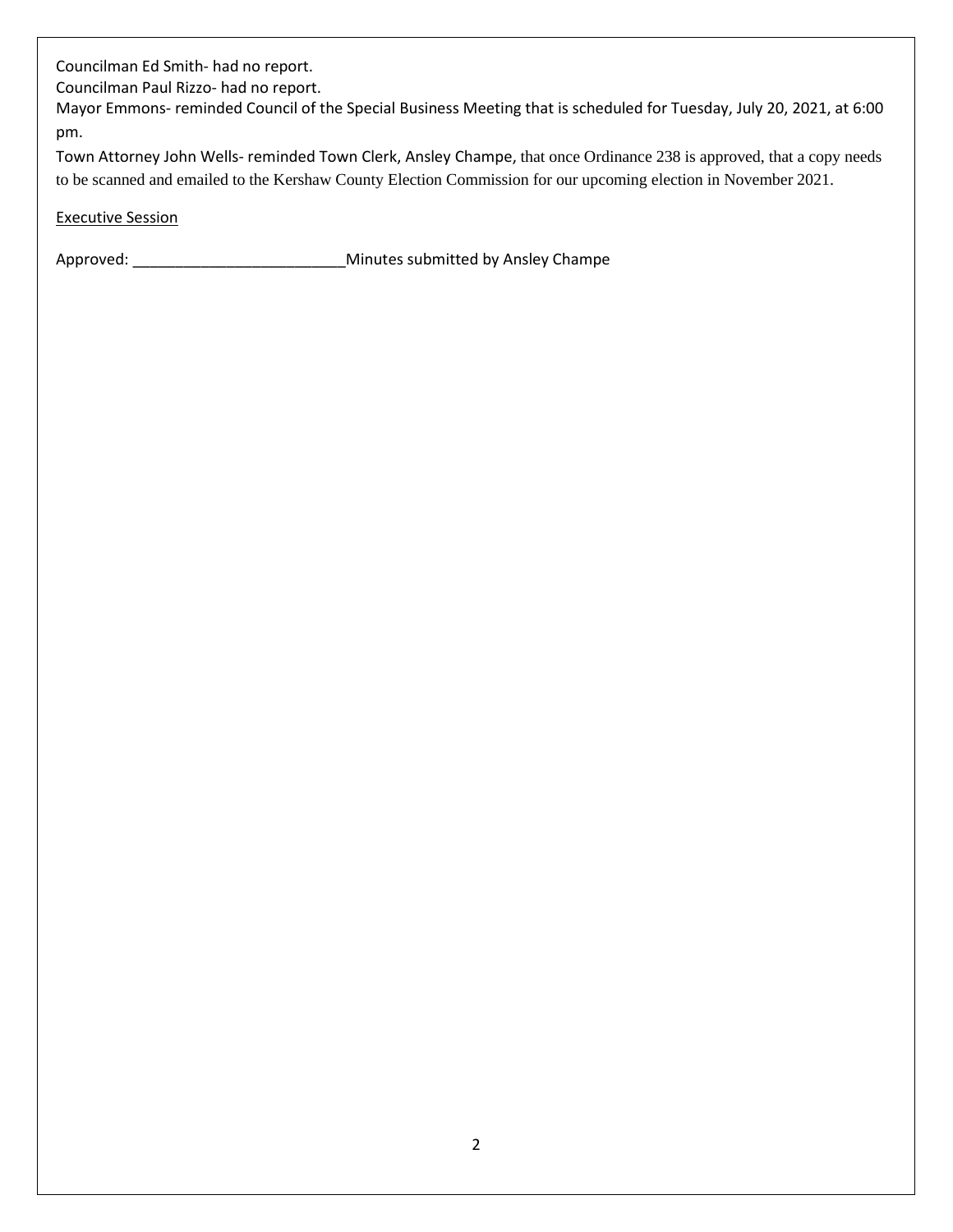

ELGIN TOWN COUNCIL MEETING MINUTES FOR JULY 20, 2021

Present was Mayor Melissa Emmons, Councilman Brad Hanley, Councilman Ed Smith, Councilman Paul Rizzo, Clerk Ansley Champe, Chief Anders and Attorney John Wells. Councilwoman Dana Sloan was absent.

# OLD BUSINESS

A motion was made by Councilman Brad Hanley to approve the Second Reading of Ordinance 238-an ordinance to provide for Election Dates and Times for the November 2, 2021, Election, with a 2<sup>nd</sup> motion by Councilman Paul Rizzo, without further discussion and a unanimous vote.

# NEW BUSINESS

A motion was made by Councilman Paul Rizzo to appoint Thomas Morgan as Elgin Municipal Judge for a twoyear term with a 2<sup>nd</sup> motion made by Councilman Brad Hanley, with discussion from Councilman Ed Smith in regard to concerns about Chief Anders sitting on the Interview Panel and the perception/misconception the public could have. Council was advised by the attorney that if someone did not agree with the procedures, they had the option to vote against the motion. The motion passed without further discussion with a vote of 3 to 1 with Councilman Smith voting against it.

A motion was made by Councilman Brad Hanley to approve the 1st Reading-Amendment to the Elgin Zoning Ordinance-Section 9.3-2-Written Notice with a 2<sup>nd</sup> motion by Councilman Paul Rizzo, without further discussion and a unanimous vote.

Approved:  $\blacksquare$  Approved:  $\blacksquare$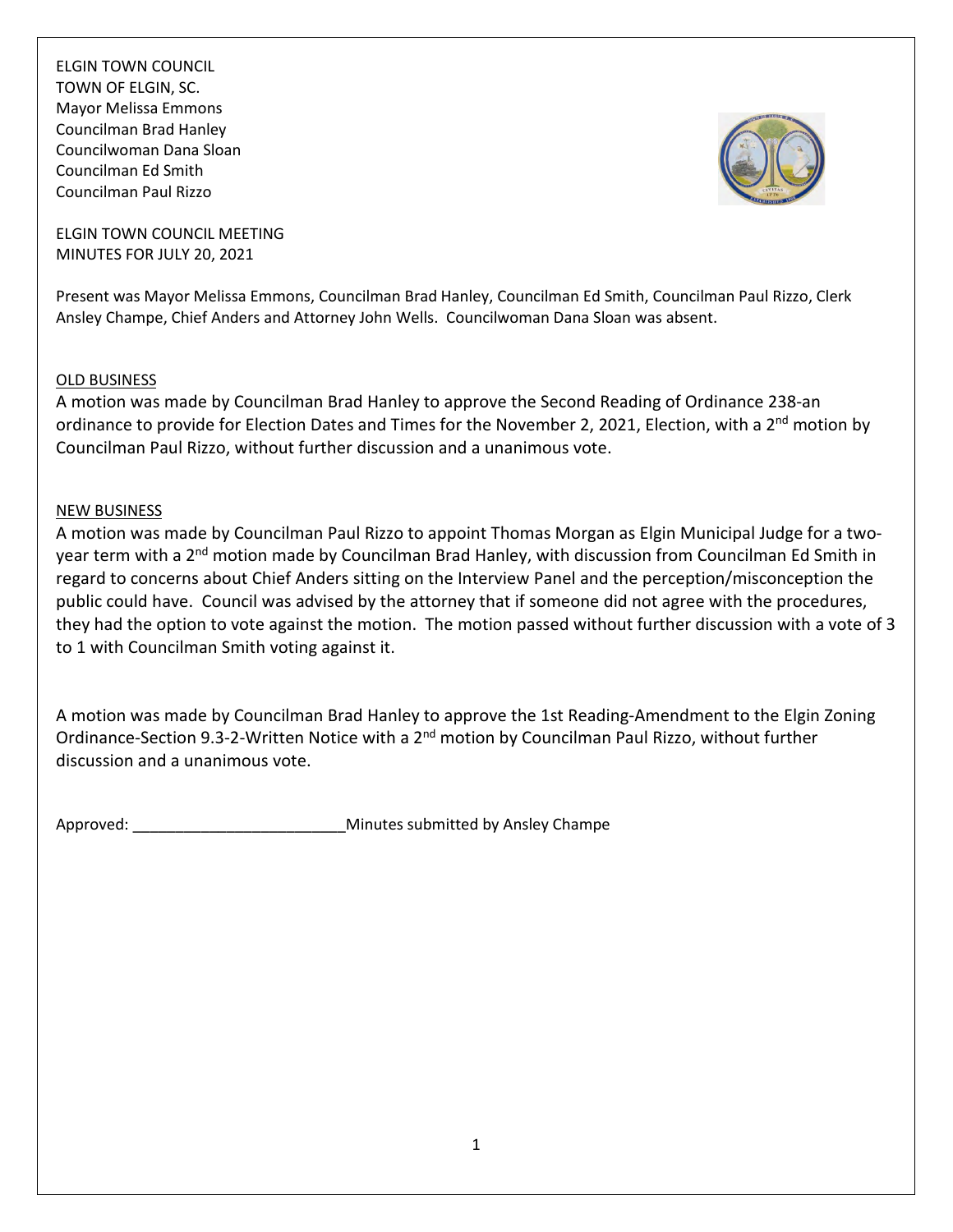ELGIN TOWN COUNCIL MEETING MINUTES TUESDAY, AUGUST 3, 2021

## CALL TO ORDER

The monthly meeting of the Elgin Town Council was held Tuesday August 3, 2021 at 6:00pm with Mayor Melissa Emmons presiding.

#### ROLL CALL

Present were Councilman Brad Hanley, Councilman Ed Smith, Councilman Paul Rizzo, Mayor Melissa Emmons, Chief Alan Anders, Clerk Ansley Champe, Assistant Wendy Coates and Town Attorney, John Wells. Councilwoman Dana Sloan was absent from the meeting.

INVOCATION Mayor Melissa Emmons gave the invocation.

PLEDGE OF ALLEGIANCE

Councilman Brad Hanley led Council and all others attending the meeting in the Pledge of Allegiance.

#### ACCEPTANCE OF JULY 6, 2021 MEETING MINUTES

A motion was made by Councilman Brad Hanley to accept the minutes with a 2<sup>nd</sup> motion by Councilman Ed Smith, without further discussion and a unanimous vote from Council.

### ACCEPTANCE OF JULY 20, 2021 MEETING MINUTES

A motion was made by Councilman Brad Hanley to accept the minutes with a  $2^{nd}$  motion by Councilman Paul Rizzo, without further discussion and a unanimous vote from Council.

#### PUBLIC FORUM

#### ADOPTION OF AGENDA

A motion was made by Councilman Brad Hanley to adopt the agenda with a 2<sup>nd</sup> motion by Councilman Paul Rizzo without further discussion and a unanimous vote from Council.

COMPLAINTS

#### PUBLIC HEARING

### OLD BUSINESS

A motion was made by Councilman Brad Hanley for the 2<sup>nd</sup> Reading-Annexation Request-1282 Sessions Road with a 2<sup>nd</sup> motion by Councilman Paul Rizzo and a unanimous vote from Council.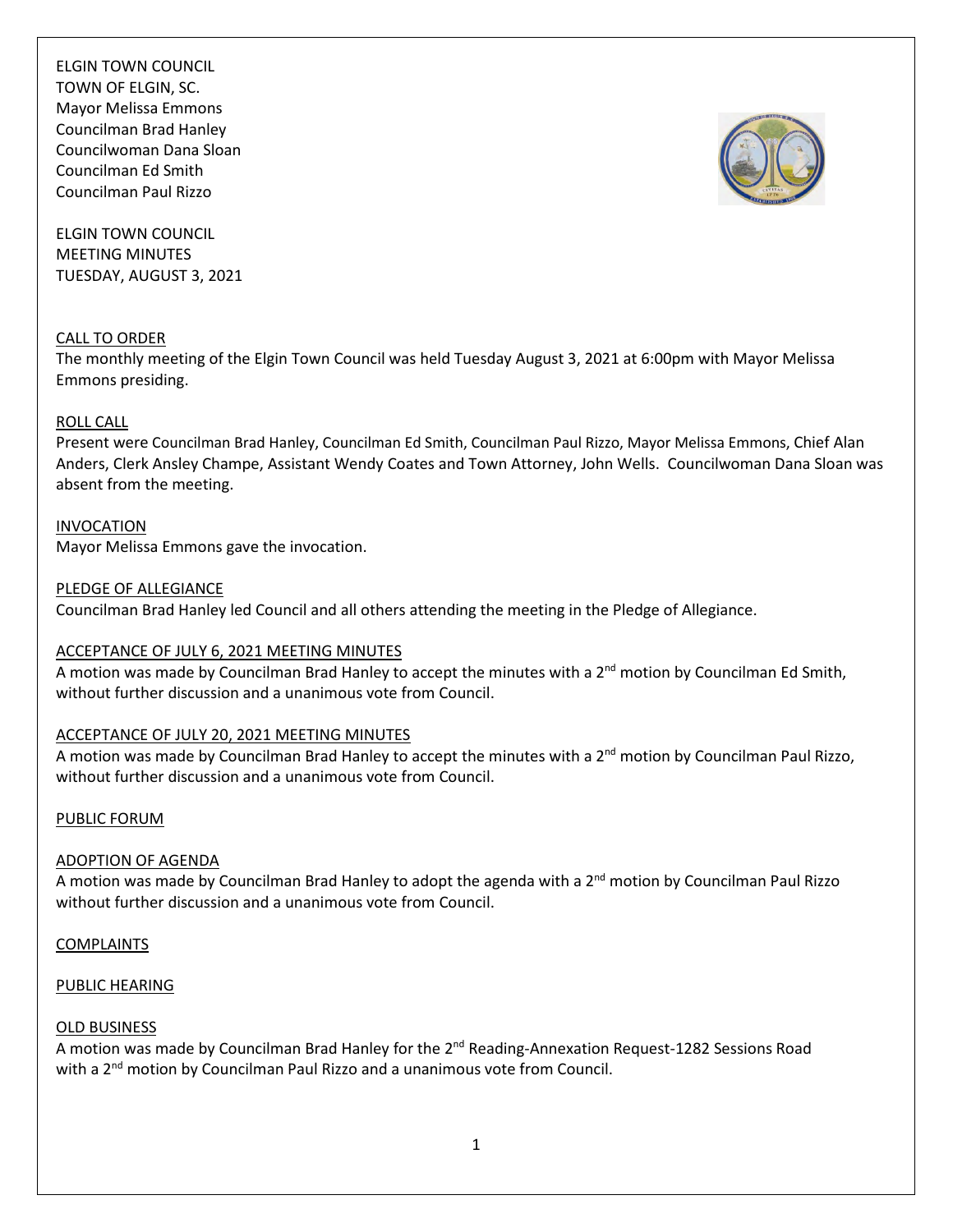A motion was made by Councilman Brad Hanley for the 2<sup>nd</sup> Reading-Amendment to the Elgin Zoning Ordinance-Section 9.3-2-Written Notice, with a 2<sup>nd</sup> motion by Councilman Ed Smith without further discussion and a unanimous vote from Council.

Mayor Emmons informed Council that the new bids for the AC Unit and roof repairs needed at the library are more than what had originally been budgeted. Copies were provided in Council's packets and they can discuss the matter further at the September meeting.

# NEW BUSINESS

Judge David Reuwer had a special recognition of Judge Michelle James and presented her with a plaque for her service to the town. Due to relocating, Judge James recently stepped down from her position.

Oath of Office-Tommy Morgan-new Municipal Judge for the Town of Elgin was given by Judge Alan Trapp. Judge Morgan will serve a 2-year term with the Elgin Municipal Court.

A motion was made by Councilman Brad Hanley to accept the 1<sup>st</sup> Reading-Ordinance Providing Remote Attendance of Meetings, with a  $2<sup>nd</sup>$  motion by Councilman Ed Smith, without further discussion and a unanimous vote from Council.

A motion was made by Councilman Brad Hanley to accept the contract with the Public Defender's Office for FY 21-22, with a 2<sup>nd</sup> motion by Councilman Ed Smith, without further discussion and a unanimous vote from Council.

Chief Anders Updates- informed Council about the upcoming fundraisers for the EPD Toys Roundup that include a car show and the Arrest for Roundup.

# COUNCIL BRIEFING

Councilman Ed Smith- Congratulations to Judge Morgan.

Councilman Brad Hanley- Congratulations to Judge Morgan.

Councilman Paul Rizzo- Congratulations to Judge Morgan.

Mayor Emmons- informed Council of the need to take new photos for town's website that is being upgraded, would like to schedule a dedication for the new Pat Bero Blessing Box and extended congratulations to Judge Morgan. Town Attorney John Wells- no report.

### Executive Session

A motion was made by Councilman Brad Hanley to go in to Executive Session, with a 2<sup>nd</sup> motion by Councilman Paul Rizzo, without further discussion and a unanimous vote from Council.

A motion was made by Councilman Brad Hanley to exit Executive Session, with a 2<sup>nd</sup> motion by Councilman Paul Rizzo, without further discussion and a unanimous vote from Council.

Approved: etc. and the matrix of the Minutes submitted by Ansley Champe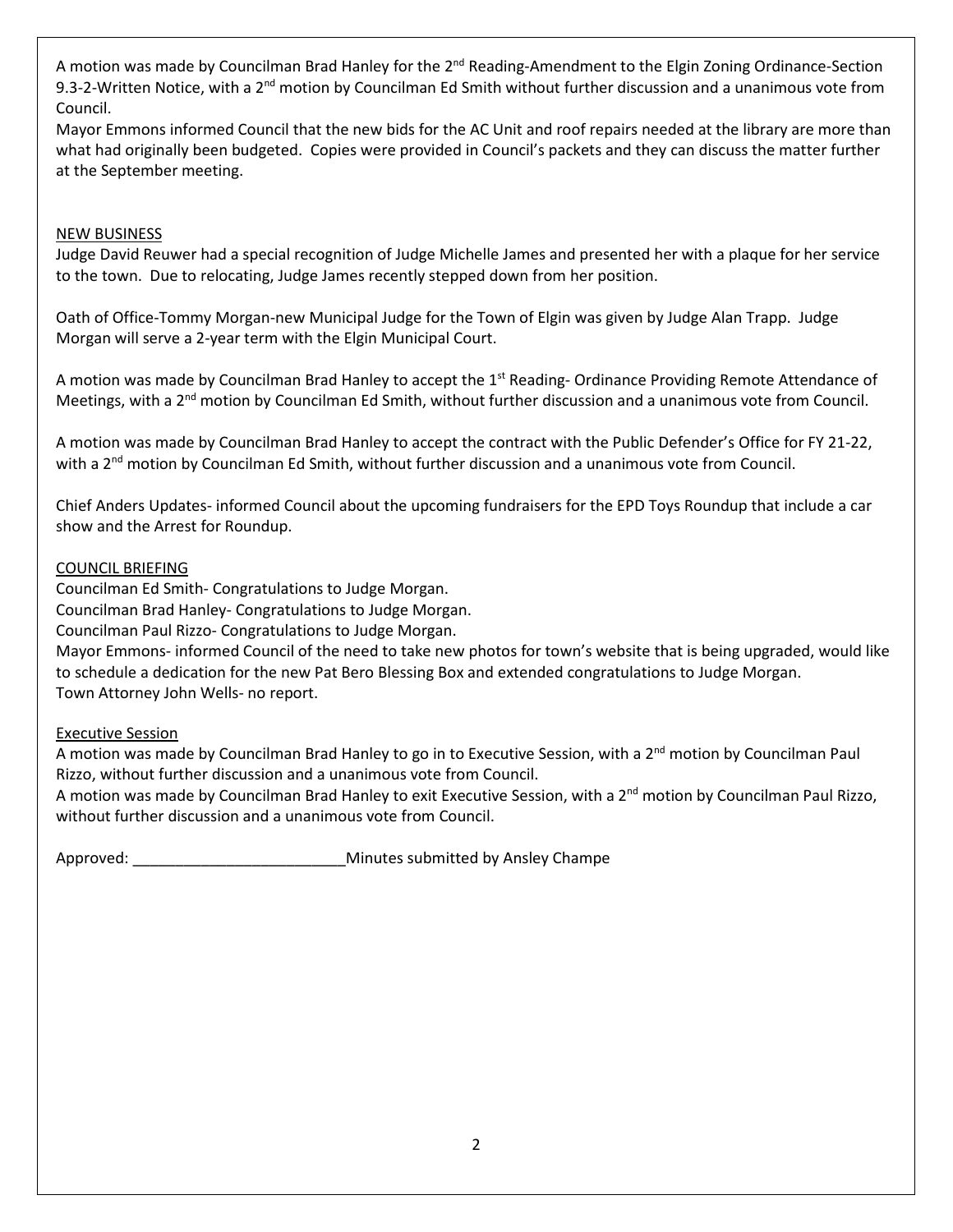ELGIN TOWN COUNCIL TOWN OF ELGIN, SC. Mayor Melissa Emmons Councilman Brad Hanley Councilwoman Dana Sloan Councilman Ed Smith Councilman Paul Rizzo



ELGIN TOWN COUNCIL MEETING MINUTES FOR OCTOBER 5, 2021

### CALL TO ORDER

The monthly meeting of the Elgin Town Council was held Tuesday, October 5, 2021 at 6:00pm with Mayor Melissa Emmons presiding.

### ROLL CALL

Present were Mayor Melissa Emmons, Councilman Ed Smith, Councilman Brad Hanley, Councilwoman Dana Sloan, Councilman Paul Rizzo, Chief Alan Anders, Town Attorney, John Wells, Town Clerk, Ansley Champe.

### INVOCATION

Mayor Melissa Emmons gave the invocation.

### PLEDGE OF ALLEGIANCE

Councilman Brad Handley led those attending the meeting in the Pledge of Allegiance.

### ADOPTION OF AGENDA

A motion was made by Councilman Brad Hanley to adopt the agenda with a 2<sup>nd</sup> motion by Councilman Paul Rizzo, without further discussion and a unanimous vote.

### ACCEPTANCE OF SEPTEMBER 7, 2021, MEETING MINUTES

A motion was made by Councilman Ed Smith to accept the minutes with a  $2^{nd}$  motion by Councilwoman Dana Sloan, without further discussion and a unanimous vote.

PUBLIC FORUM

### COMPLAINTS

### PUBLIC HEARING

### OLD BUSINESS

Council opened/reviewed the bids that had been submitted for the bookkeeping services in regards to payroll from (1) Eyers Accounting & Tax Service, LLC, (2) Cantey, Tiller, Pierce & Green, LLP and (3) Ratliff CPA Firm. This item was tabled until the November meeting pending references from each organization.

Council opened/reviewed the bids that had been submitted to replace the roof at the Elgin Library from (1) Michael W. Branham, Roof Contractor and (2) The Red Shirt Guys Roofing and A motion was made by Councilman Brad Hanley to award the bid to Michael W. Branham, Roof Contractor with a 2<sup>nd</sup> motion by Councilwomen Dana Sloan, without further discussion and a unanimous vote.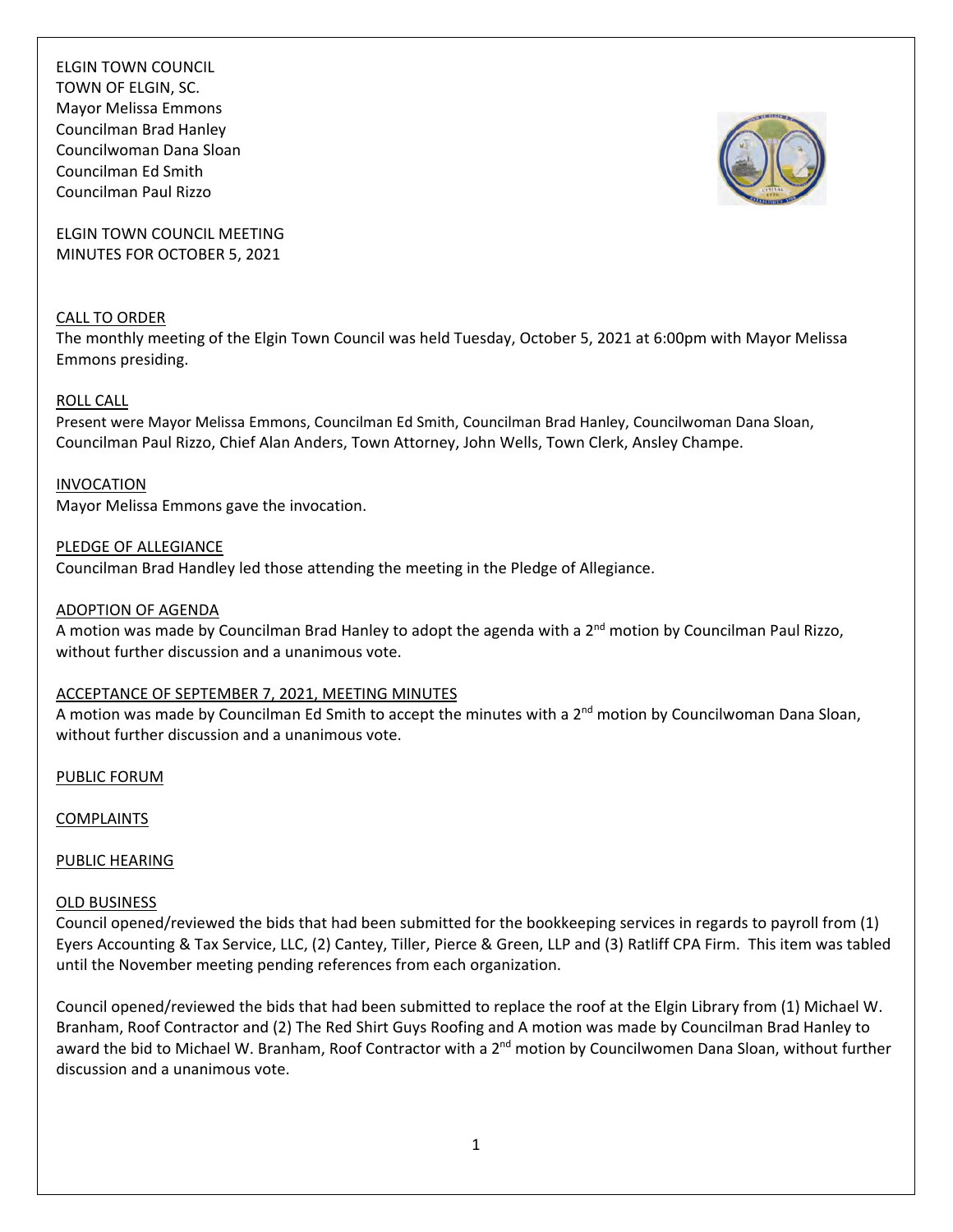Council opened/reviewed the bids that had been submitted to replace an a/c unit at the Elgin Library from (1) Air Restoration Heating & Cooling, (2) Evans Heating & Cooling, and (3) Drawdy's Heating and Air Conditioning and A motion was made by Councilman Brad Haley to award the bid to Air Restoration Heating & Cooling. with a 2<sup>nd</sup> motion by Councilman Ed Smith, without further discussion and a unanimous vote.

# NEW BUSINESS

Kershaw County Chairman, Julian Burns, presented Council with a copy of the renewed Vision 2030. After the presentation, he informed Council that he would like to receive a vote to endorse the proposal as early as the November meeting.

Attorney, John Wells, presented Council with a copy of a Municipal State Highway Project Agreement between the Town of Elgin and SCDOT for the upcoming project of the construction of the new bridge on US Highway 1 that is tentatively scheduled to begin in December 2021. A motion was made by Councilman Brad Hanley to authorized Mayor Emmons to sign the resolution with a 2<sup>nd</sup> motion by Councilman Paul Rizzo, without further discussion and a unanimous vote.

Attorney Wells also presented Council with a copy of an easement agreement between the Town of Elgin and Duke Energy Progress, LLC that is related to services regarding the bridge replacement project and advised them to postpone signing the agreement until clarification can be provided concerning the property/properties that will be affected by this project. A meeting will be scheduled with Duke Energy at a later date.

Chief Anders reminded Council of the following upcoming events that will benefit the EPD Toys Roundup and Caring Hands Foundation: (1) Run for Roundup-Saturday, October 9, 2021 and (2) the EPD Car Show-Saturday, October 16, 2021. He also informed everyone that the Elgin Police Department and Town Hall will have a trunk set up at the Union Baptist Church Trunk or Treat event at Potter Community Park on Saturday, October 23, 2021 and the Blaney Elementary PTA Trunk or Treat event at Blaney Elementary School on Thursday, October 28, 2021.

# COUNCIL BRIEFING

Councilman Ed Smith‐ had no report.

Councilwoman Dana Slone‐ had no report.

Councilman Paul Rizzo‐ reminded everyone of the upcoming election for the Town of Elgin on Tuesday, November 2, 2021 for (2) Council Seats.

Councilman Brad Hanley‐ shared information from a recent Santee Lynches COG meeting regarding SHIP-Medicare open enrollment from 10/15/21-12/07/21, the most recent unemployment rate being at 4.7 %, and the upcoming \$2 Million in Covid Relief Funds (ARP) that are anticipated for the COG.

Mayor Emmons‐ reminded Council of the Elgin Tree Lighting Ceremony on Thursday, December 2, 2021 and the Catfish Stomp Parade and Festival on Saturday, December 4, 2021.

Attorney John Wells‐ had no report.

Executive Session

Approved: \_\_\_\_\_\_\_\_\_\_\_\_\_\_\_\_\_\_\_\_\_\_\_\_\_Minutes submitted by Ansley Champe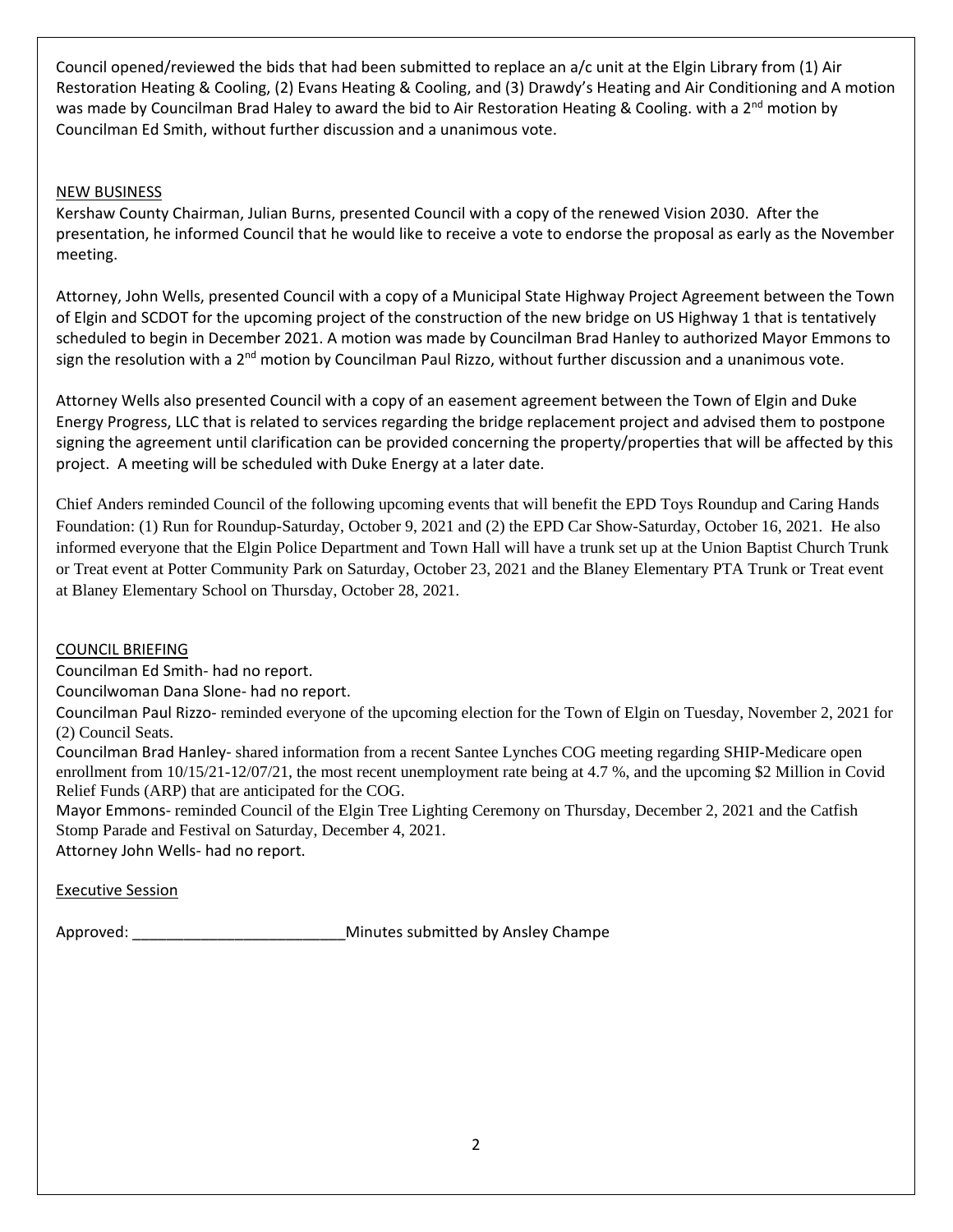

ELGIN TOWN COUNCIL MEETING MINUTES FOR NOVEMBER 2, 2021

# CALL TO ORDER

The monthly meeting of the Elgin Town Council was held Tuesday, November 2, 2021, at 6:00pm with Mayor Melissa Emmons presiding.

### ROLL CALL

Present were Mayor Melissa Emmons, Councilman Ed Smith, Councilman Brad Hanley, Councilwoman Dana Sloan, Councilman Paul Rizzo, Chief Alan Anders, Town Attorney, John Wells, Town Clerk, Ansley Champe.

INVOCATION

Mayor Melissa Emmons gave the invocation.

PLEDGE OF ALLEGIANCE

Councilman Brad Handley led those attending the meeting in the Pledge of Allegiance.

#### ADOPTION OF AGENDA

A motion was made by Councilman Ed Smith to adopt the agenda with a 2<sup>nd</sup> motion by Councilwoman Dana Sloan, without further discussion and a unanimous vote.

### ACCEPTANCE OF OCTOBER 5, 2021, MEETING MINUTES

A motion was made by Councilman Paul Rizzo to accept the minutes with a 2<sup>nd</sup> motion by Councilman Brad Handley, without further discussion and a unanimous vote.

PUBLIC FORUM

COMPLAINTS

PUBLIC HEARING

### OLD BUSINESS

A motion was made by Councilman Brad Hanley to approve the First Reading of the 2022 Model Business License Ordinance with a 2nd motion by Councilman Ed Smith, without further discussion and a unanimous vote.

A motion was made by Councilman Brad Hanley to approve the Duke Energy Easement to relocate property lines on Green Hill Road to the side of the street where Potter Community Park is located with a 2<sup>nd</sup> motion by Councilman Ed Smith, without further discussion and a unanimous vote.